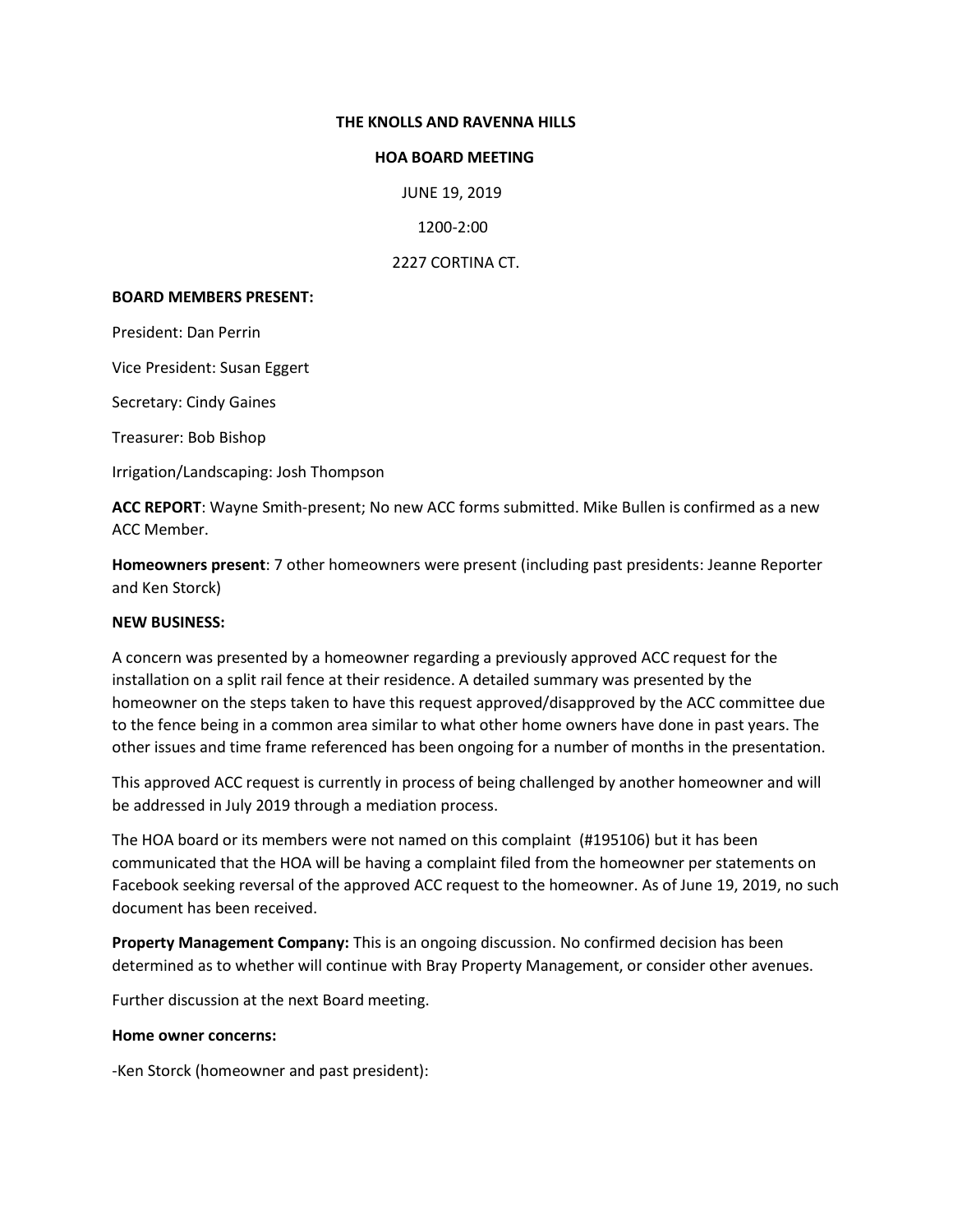- Grass at the entrance off 27 ½ Road, north side, has weeds and has areas that are dying- Dan Perrin will call Bookcliff Gardens

- Realtor signs posted at the entrance to The Knolls off 27 ½ road, this is against CCR's- Realty company will be notified.

- Nature area needs cleaned up, and Ken Storck will post clean up dates on Facebook to let homeowners know in hopes that volunteers will assist.

- Bushes and trees need trimmed, and trash clean up is needed along 27 ½ Road, Ken Storck will post date on Facebook to let homeowner know in hopes volunteers will assist. Bookcliff Gardens will also be notified of concerns.

- Someone is leaving trash on the walkway between Pond 2 and Fernwood

-Bags of dog poop are being left on the street

-Children seen throwing rocks in Pond 1 and 2. This is a potential hazard to the irrigation system!

- Broken valve cover boxes between Pond 1 and 2 and along 27 ½ road, from lawn mowing. Will notify Bookcliff

- Dry spots in grass in neighborhood. Josh will contact Bookcliff.

-Josh and Ken will remove support poles around a tree between pond 1 and 2.

-Josh will contact Bookcliff about above landscaping concerns.

## **Landscaping/Irrigation:**

-Entrance at Piazza and Cortland: will add Mulch and discussed about painting the fence behind the monument the correct fence color which is Monument. Dan Perrin will be the lead on this.

- Ravenna Hills homeowners are to continue to call Dan Perrin 270-8428 for concerns that need attention from Bookcliff Gardens.
- Dan Perrin will talk to Bookcliff Gardens about a list of concerns from the homeowners.
- Cortina Ct.: Dying bush and low spot in back yard, Bookcliff to evaluate.
- Also see above for concerns on irrigation/landscaping from Ken Storck

**Treasurer's Report**: Not discussed at meeting due to time constraints. However Bob Bishop has provided the following to be included in these minutes:

-This report outlines the activities in regards to presented financial documents which includes banking transaction.

- Homeowners please go to the Bray Website, click on Knolls/Ravenna Hills communities and select dues/financials to see monthly reports.

## *Highlights of Treasurer Report:*